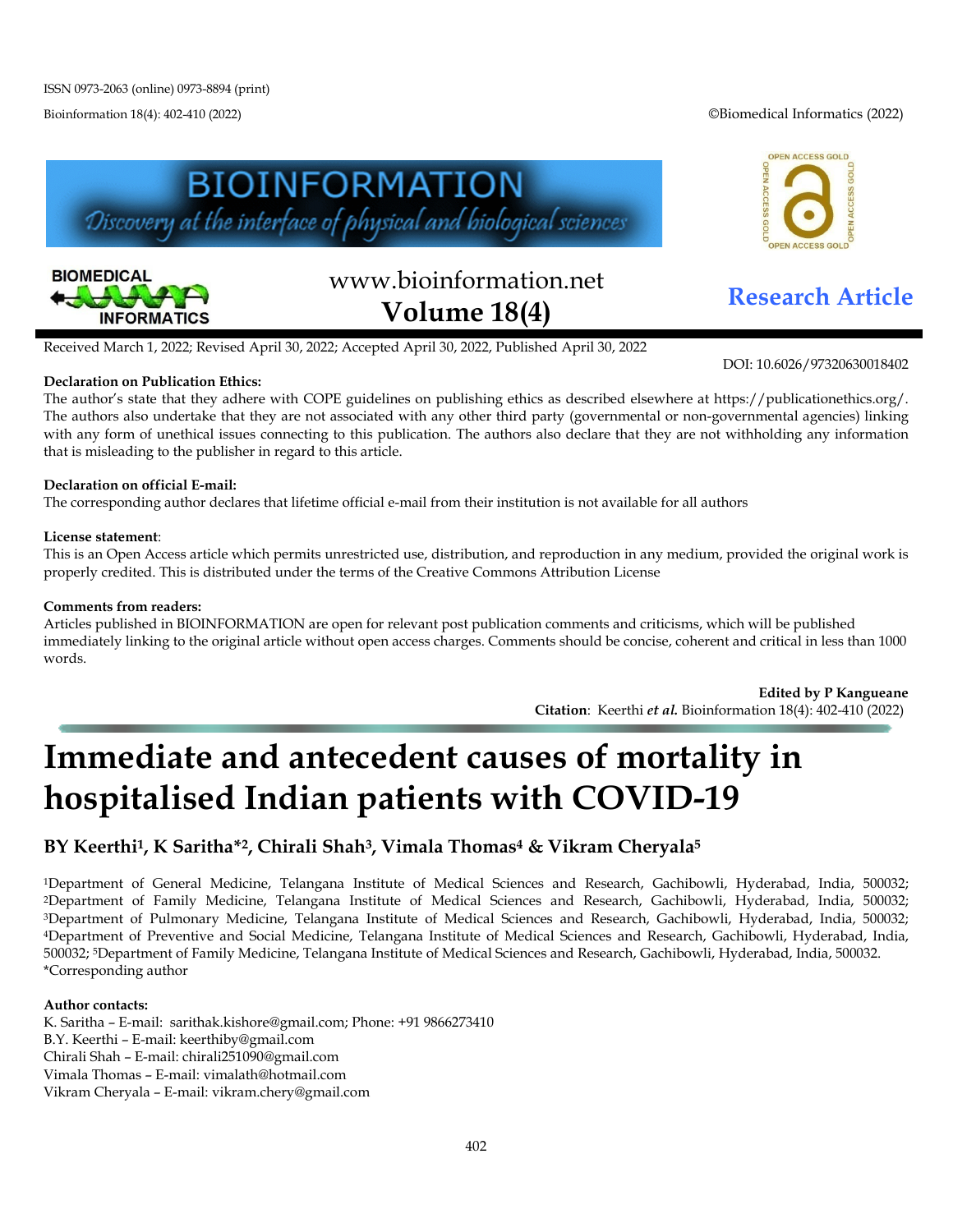#### **Abstract:**

It is of interest to assess the immediate and antecedent causes of mortality amongst adult COVID-19 infected patients with or without comorbidities admitted in an exclusive COVID-19 hospital was conducted the between August 2020 to May 2021. The immediate and antecedent causes were collected from the medical certificate of cause of death (MCCD). Remaining data was extracted from the hospital's record. ICMR protocol was used to grade severity of illness at admission into mild, moderate and severe categories. Clinical status during hospitalisation and most recent radiographic and laboratory data were used to assess disease progression and outcome. This study includes data from 571 people, who died at our centre between August 2020 and May 2021. Patients registered without any co-morbidity were 146 with mean age of 57.53 years; (33/146) were females and (110/46) males. Hypertension (274, 47.99%) was found in a moderately large number of patients followed by diabetes (225, 39.4%) and anaemia (199, 34.6%). Increase in risk of mortality of COVID-19 was found maximum in patients with acute respiratory distress syndrome (72.33%), followed by secondary infections (6.83%). Mortality recorded in this study was mainly in males of older age (50 years and above) with at least one co-morbidity. Anaemia was also prevalent amongst these patients and considered as an independent factor for mortality. Hence, recording of comorbidities and haemoglobin levels may help as a guideline to develop risk stratification and management of patients with COVID-19 to reduce overall mortality.

**Keywords:** COVID-19 infection, Comorbidities, immediate and antecedent cause of mortality, anaemia.

#### **Background:**

The novel corona virus (SARS-CoV-2) is an emerging disease that was first diagnosed in China and has been declared as a pandemic by the World Health Organisation on 11th March 2020. This virus belongs to the family of beta corona virus that causes severe acute respiratory syndrome **[1].** SARS-CoV-2 (severe acute respiratory syndrome corona virus 2) has infected tens of millions of individuals around the world, leading to substantial mortality **[2]**A number of factors have been linked to an increased risk of COVID-19-related catastrophic consequences and mortality **[3]**With increasing age, mortality appears to soar exponentially. Higher risk is also linked to male gender, obesity, socioeconomic deprivation, and a variety of pathologies **[4, 5].** COVID-19 is primarily a respiratory illness. It can also cause symptoms that are not related to the lungs. Thrombotic complications, myocardial dysfunction and arrhythmia, acute coronary syndromes, acute kidney injury, gastrointestinal symptoms, hepato-cellular injury, hyperglycaemia and ketosis, neurologic illnesses, ocular symptoms, and dermatologic complications are some of the conditions that can occur **[6].** However, there is scarcity of data on how the factors linked to COVID-19 mortality are associated with different comorbidities. Advanced age is also considered as a substantial risk factor of mortality from any cause. It is possible that COVID-19 infection merely increases everyone's chance of death by a constant factor, or that some things have a different impact on COVID-19 mortality. COVID-19-relatedmortality cannot be attributable to another disease (e.g., cancer) and should be counted separately from pre-existing conditions suspected of precipitating a severe course of COVID-19 **[7, 8].** Day of death was identified as the time between the inception of symptoms and signs and the moment of death **[9].** The vital causes of death recorded due to COVID-19 disease are acute respiratory distress syndrome, pneumonia and comorbidities. **[8]** In most of the cases it is likely that COVID -19 is the underlying cause of death (UCOD) which leads to ARDS resulting in mortality amongst positive patients. While recording form 4 medical certification of cause of death (MCCD), it is necessary to underline the pre -existing comorbidities that might have contributed to severity and mortality of patients **[7].** Studies done on mortality with this infection suggested that; patients who died due to COVID-19 infection suffered from at least one of the comorbidities such as hypertension, diabetes, heart disease and cancer **[10, 11].** There is a lack of literature on studies assessing immediate and antecedent causes of mortality amongCOVID-19 infected patients, along with association of comorbidities. Therefore, it s of interest to assess immediate and antecedent cause of mortality amongst patients with COVID-19 infection admitted in an exclusive COVID-19 hospital.

#### **Materials and Methods:**

#### **Study setting and design:**

A retrospective, observational single-centre study was designed to assess major causes of mortality associated with COVID-19 infection. Inclusion criteria were marked as death due to COVID-19 amongst the patients with and without comorbidities. Case sheets of all the deceased COVID-19 infected patients aged 18 or more who died during hospitalisation between August 2020 till May 2021, with SARS CoV-2 confirmed by RT-PCR or rapid antigen test (RAT) were taken on record. Demographic and clinical characteristics such as age, gender, day of illness at admission, symptoms at admission, duration of hospital stay, severity at admission, underlying chronic disease histories (diabetes, hypertension, cardiovascular disease, respiratory disease and cancer) and day of death from symptom onset were extracted from the hospital's record. Since the data were collected during the peak of the pandemic, information regarding onset and duration of symptoms at time of admission was missing from a few patients (15 cases). ICMR protocol was used to grade severity of illness at admission into mild, moderate and severe categories. The days of illness was divided into early presentation which represents patients suffering from disease > 7 days, and late presentation in which onset of illness was <7 days. Clinical status during hospitalisation and most recent radiographic and laboratory data were used to assess disease progression and outcome. Study outcome was mortality, defined as the proportion of patients who died from COVID- 19 in the hospital. The immediate and antecedent causes of mortality were collected from the MCCD and confirmed after a comprehensive review of the case data. The cause of mortality was categorised as immediate, antecedent and due to pre-existing comorbidities. The ICD 10 code was used to record the various causes of death.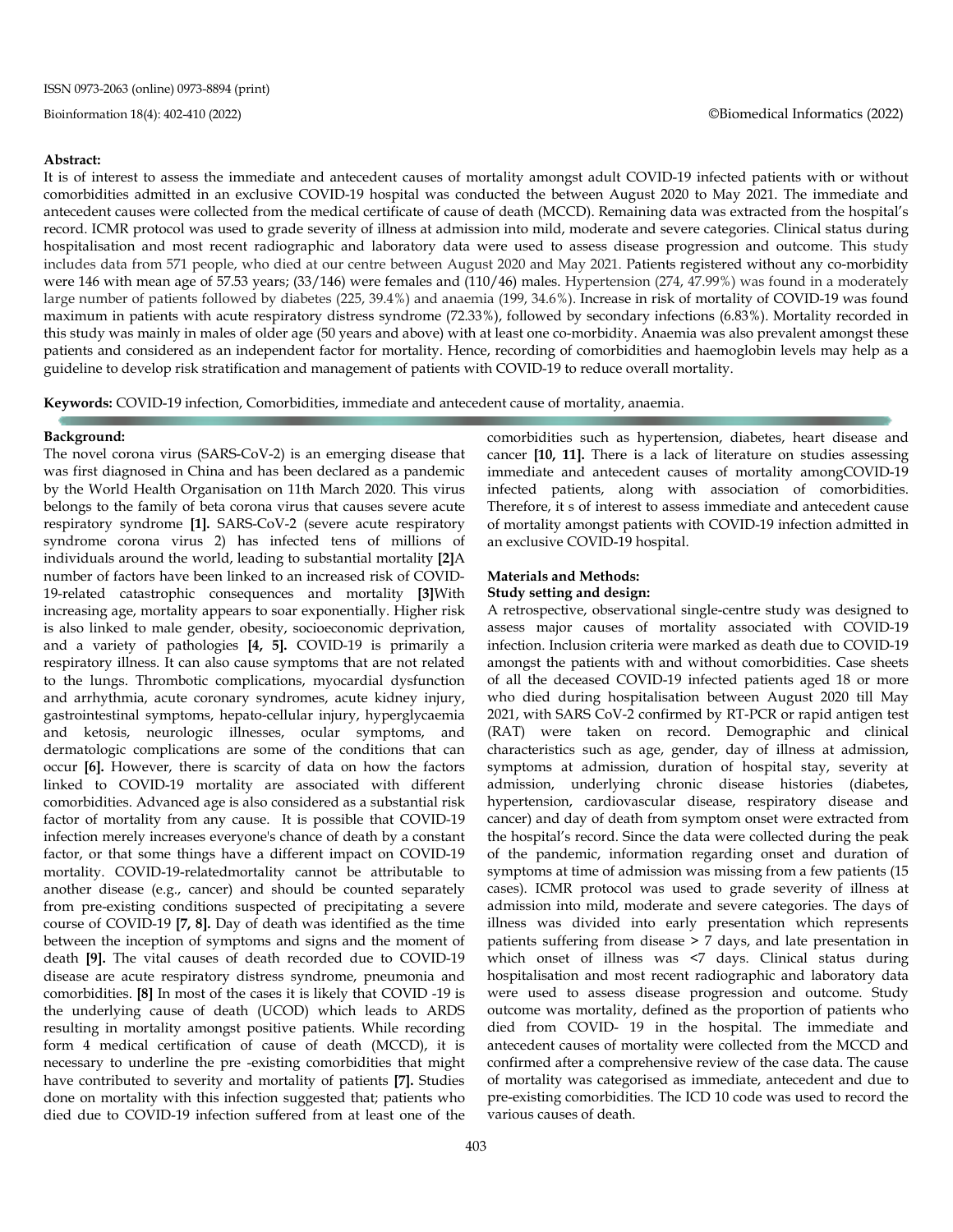#### **Ethical approval:**

The study was conducted after seeking approval from institutional scientific and research committee. Informed consent was taken at time of admission and permission was sought to access the deceased person's medical records.

#### **Statistical analysis:**

The R software version 4.1.1 and Microsoft Excel were used to analyse the data. A frequency table was used to show categorical variables. Continuous variables were shown in Mean SD/ Median (Min, Max) format. The Chi-square test was used to determine if categorical variables are interdependent. The effect of several variables on the likelihood of developing severe COVID-19 infection is estimated using uni-variate and multivariate logistic regressions. Statistical significance is indicated by a P-value of less than or equal to 0.05.



**Figure 1: (a)** Most common causes of death with hypertension only; (b) Most common causes of death with diabetes only; and (c) Most common causes of death with hypertension and diabetes

#### **Results:**

#### *Characteristics of the subjects:*

The ages of patients ranged from 23 to 93, with a mean age of 57.67 ± 13.08 years. The majority of the participants were over the age of 50-59 (27.5%) followed by 60-69 (25.92%) years. The gender ratio was 1.52:1, with 60.25 % of males and 39.75 % of females. Severity of illness at the time of admission was notable, with 505 (88.44%) patients in severe condition. ICU admission was required for 443 patients (77.58%), whereas ward admission was required for 128 (22.42 %). In 94.57% of the subjects, the day of death was within 7 days. Admission was delayed (> 7 days) in 48.69% of the cases. In 54.82% of cases, the length of hospital stay was more than seven days. Information about day of death was available for only 566 patients as compared to total 571 since patients admitted in severe stages could give data on when the infection started. Only 564 subjects had detailed information regarding their symptoms on their day of admission (day of illness from the onset of symptoms) resulting in a smaller number of patients (**Table 1**).

#### *Immediate and antecedent causes of mortality:*

Among all SARS-CoV-2 deaths, the most common immediate cause of mortality was identified as acute respiratory failure (71.8%) as shown in **Figure 1a**. Pathologies associated with mortality (**Table 2**) were sepsis (8.06%), cardiac failure (3.8%) as shown in **Figure** 1b and cardiogenic shock (3.68%) diabetic ketoacidosis (3.5%) as shown in **Figure** 1c. Although a clear pattern is not observed in pathologies responsible for mortality due to COVID-19, most of the cases had at least a single comorbidity (Figure 1). Patients registered without any comorbidity were 146 with mean age of 57.53 years; (33/146) were females and (110/46) males. Increase in risk of mortality of COVID-19 was found maximum in patients with acute respiratory distress (72.33%), followed by secondary infections (6.83%), COVID pneumonia (6.13%) and infection (5.25%). Myocardial infarction and cardiac dysrhythmia were also found prominent in patients with COVID infection (4.55% and 2.28% respectively).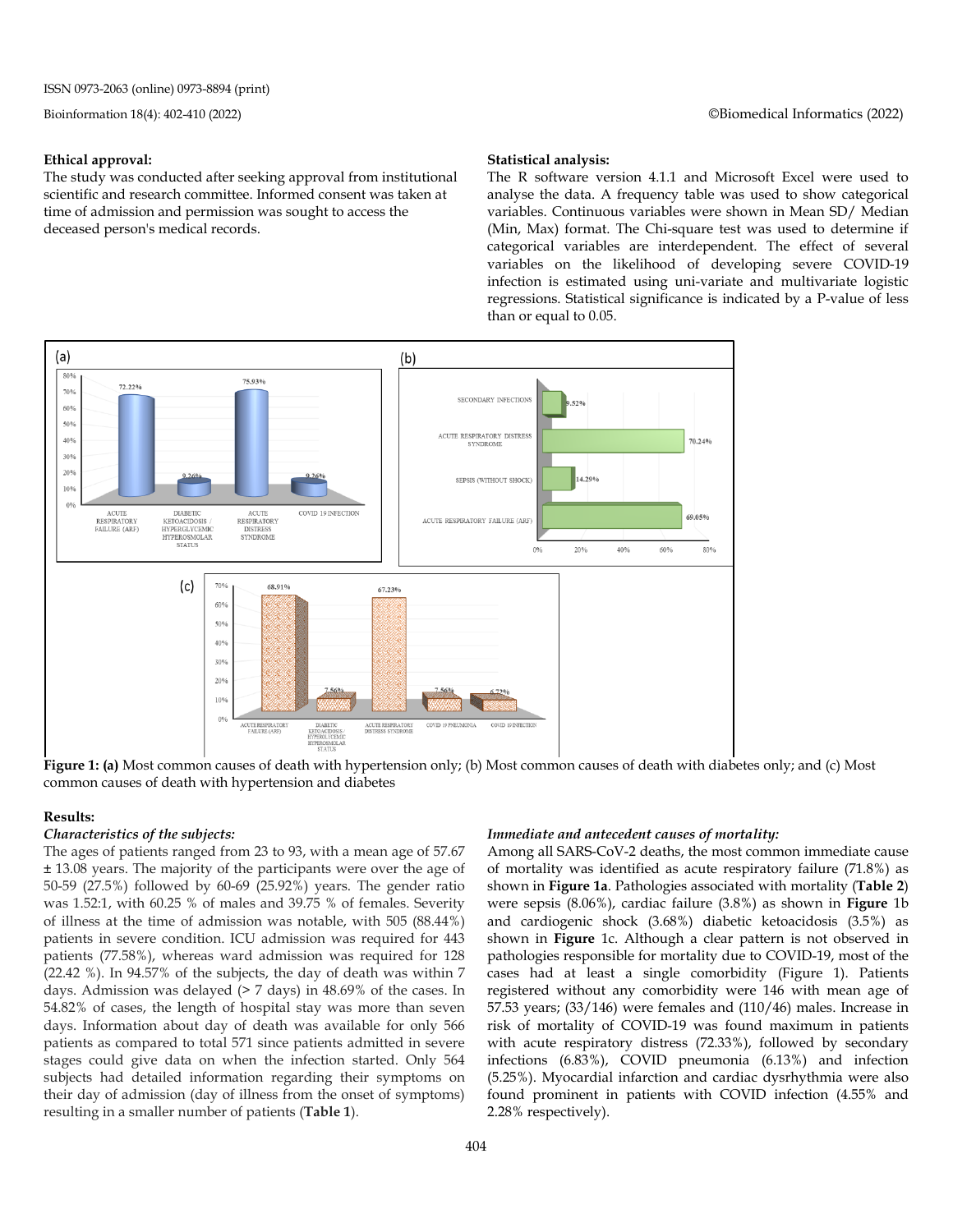#### *Risk factors associated with severe infection:*

Age, duration of hospital stays, symptoms at admission such as sore throat, dyspnea, myalgia, diarrhoea, headache, vomiting, and cardiovascular diseases are observed to have significant association with severe infection, according to univariate logistic regression. The risk of severe COVID-19 infection rose by 0.97 % per unit increase in age. When comparing patients with a hospital stay of  $\geq 7$ to those with a hospital stay of < 7, the odds of developing severe COVID increased by 0.42 %. The odds of having severe COVID rise by 0.44, 2.51, 0.53, 0.34, 0.18, 0.22, and 0.37 % for those who have a sore throat, dyspnea, myalgia, diarrhoea, headache, vomiting, and cardiovascular illness, respectively (Table 3). In multivariate logistic regression (Table 3) also similar association was observed with, age (P=0.0102), hospital stay (P=0.0010), headache (P=0.0151), vomiting (P=0.0085), total leucocyte count (P=0.0446), and neutrophil count (P=0.0305); all had a significant effect on severity. The probabilities of severe COVID-19 infection rise by 0.97, 1.22, and 0.8 % with each unit increase in age, total leucocyte count, and neutrophil count, respectively.

#### *Trend of age and gender of COVID-19 related mortality in first and second wave:*

The first wave peaked at the end of August 2020 and was followed by a progressive decrease with very few cases admitted in hospital by mid of November and December. The number of patients who died in first wave in the hospital were 49; out of which 21 (42.86%) were ≥70 years of age (Figure 2a), 13 (26.53%) were in between 60- 69 years, 10 (20.21%) belonged to age group of 50-59 and remaining 10% aged below 50. The second wave peaked around mid March of 2021 and declined around May 2021. The number of patients deceased in the centre were around 522. Maximum *i.e* 143 (25.04%) deaths were observed in the age group of 50-59 years followed by 142 (24.87%)between 60-69years, 116 deaths (20.23%)above ≥ 70 years and remaining 10.2% of deceased were below 50 years. The patients who died were significantly older (70 years and above) in the first wave with a mortality rate of 42.86% and in the younger age group (18 to 50 years) mortality was around 4.08%. However, in the second wave younger patient's mortality was higher (25.04%) than the older patients. However, in both waves, the male (Figure 2b) mortality rate was higher (63.23% and 62.87%) than females (36.73% and 37.13%). According to the data obtained, the second wave of COVID-19 affected younger patients with at least one of comorbidities than the first. However, more studies should be conducted to compare mortality related to COVID'S first and second waves. Figure 2 below visualises the findings trend.



**Figure 2:** (a) Distribution of age between first and second wave; (b) Distribution of gender between first and second wave

#### **Discussion:**

The objective of this study was to observe the immediate and antecedent cause of mortality in patients suffering from COVID-19. In our study, an increase in mortality was reported in older age groups (59 years to 70 years); similar patterns were observed in other countries affected by COVID-19. In a hospital-based study of India on 425 patients, reported old age (65 years and above) as a confounding factor to increasing risk of death in COVID-19 patients.**[4]** In research from Asia, Europe, and North America, agespecific mortality rates were relatively similar. **[12]** A plausible reason for this age-related mortality could be chronic medical conditions and lower-level of immunity. We found an overall mortality higher in wave 2 (37.33% females and 62.87% male) than in the first wave (36.7% females and 63% males). Patients of age 50

to 70 years recorded an increase in mortality in the 2nd wave (25.04%) compared to the 1st wave (20.4%), with a higher number of mortalities in male patients than females in both the waves. In other age groups also, mortality was observed higher in the second wave. Similarly, in a retrospective study from North India, that included 10 tertiary care units, concluded an increase in mortality in the patients in wave 2 as compared to wave.**[13]** However, a study done by Jain *et al.*., showed no significant increase in mortality rate amongst both the waves. **[14]** Interestingly the result of study in Spain showed a decrease in mortality rates by 13.2% in the second wave as compared to (24%) in the first wave. **[15]** The increase in mortality rate during the second wave was reported by many countries, despite improved treatment protocol. This could be attributed to the lack of COVID- 19 appropriate behaviour (mask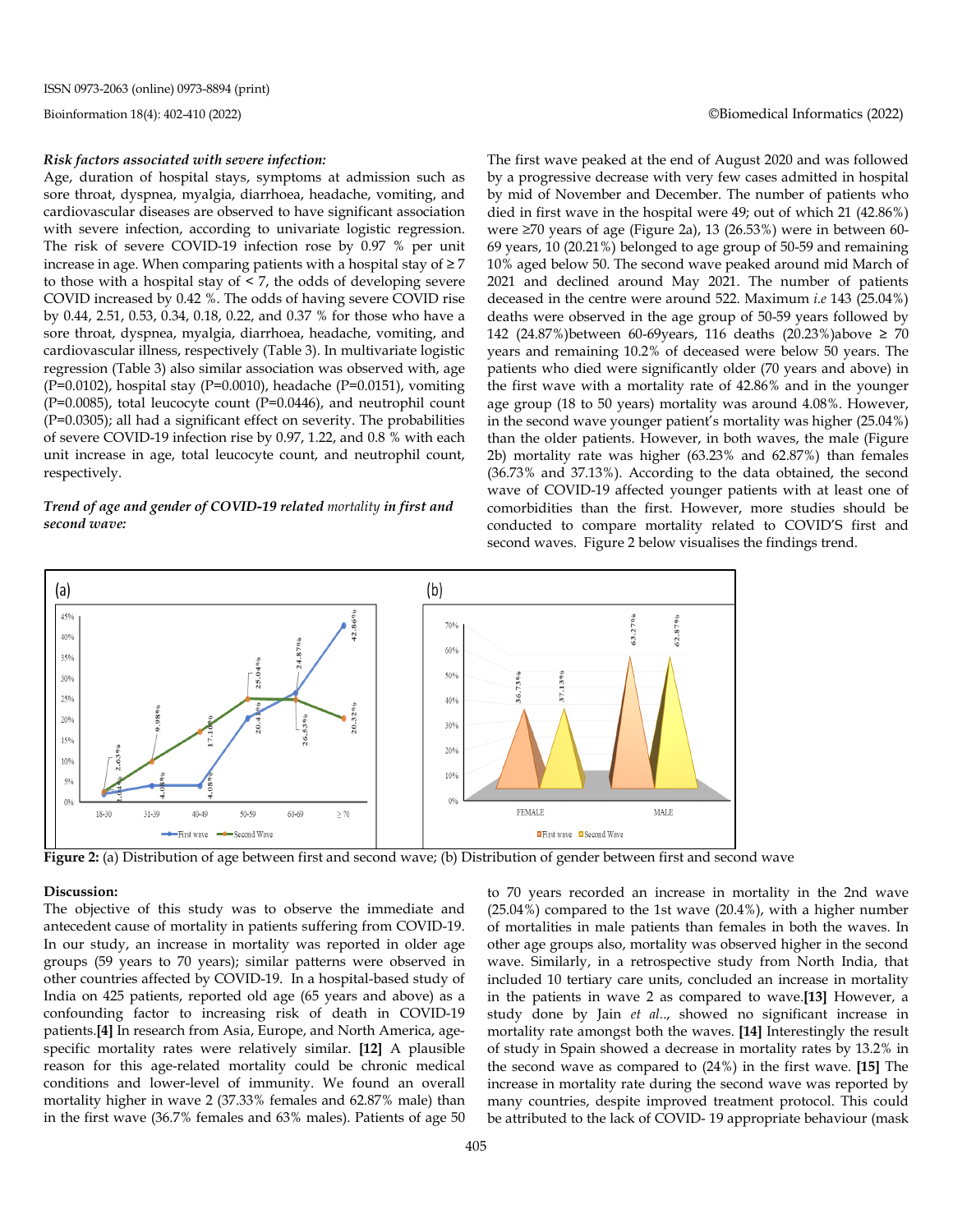use and maintaining social distancing) amongst the people after vanishing of 1st wave and due to the urge of returning to normalcy. However, there is a dearth of articles comparing mortality rate amongst first and second waves. Hence, more studies should be done in order to provide evidence-based results.

| Table 1: Summary of subjects                                                     |                     |                    |                     |                              |                       |                              |
|----------------------------------------------------------------------------------|---------------------|--------------------|---------------------|------------------------------|-----------------------|------------------------------|
| Variables                                                                        | Severity            |                    | Univariate analysis |                              | Multivariate analysis |                              |
|                                                                                  | Non severe          | <b>Severe</b>      | p-value             | OR (95% CI)                  | p-value               | OR (95% CI)                  |
| Age                                                                              | $62.17 \pm 12.15$   | $57.23 \pm 13.11$  | $0.0045*$           | 0.97(0.95, 0.99)             | $0.0102*$             | 0.97(0.94, 0.99)             |
|                                                                                  | 64 (23, 89)         | 57(25, 93)         |                     |                              |                       |                              |
| Gender – Male (Ref: Female)                                                      | 42 (63.64%)         | 302 (59.8%)        | 0.413               |                              | 0.2448                |                              |
| Day of admission $\geq$ 7 (Ref: <7)                                              | 28 (42.42%)         | 250 (49.5%)        | 0.288               |                              | 0.188                 | Ξ                            |
| Day of Death≥7 (Ref: <7)                                                         | 66 (100%)           | 474 (93.86%)       | 0.984               | ÷                            | 0.9879                | $\sim$                       |
| Hospital Stay in days $\geq 7$ ((Ref: <7)                                        | 48 (72.73%)         | 265 (52.48%)       | $0.0029*$           | 0.42(0.23, 0.73)             | $0.0010*$             | 0.31(0.15, 0.6)              |
| Fever-Yes (Ref: No)                                                              | 43 (65.15%)         | 267 (52.87%)       | 0.0644              | $\overline{\phantom{a}}$     | 0.1962                | $\overline{\phantom{a}}$     |
| Cough-Yes (Ref: No)                                                              | 45 (68.18%)         | 352 (69.7%)        | 0.871               |                              | 0.288                 |                              |
| Sore Throat -Yes (Ref: No)                                                       | 16 (24.24%)         | 65 (12.87%)        | $0.0102*$           | 0.44(0.24, 0.84)             | 0.0656                | $\sim$                       |
| Rhinorrhoea-Yes (Ref: No)                                                        | $9(13.64\%)$        | 37 (7.33%)         | 0.0727              |                              | 0.4762                | $\overline{\phantom{a}}$     |
| Dyspnea -Yes (Ref: No)                                                           | 52 (78.79%)         | 459 (90.89%)       | $0.0080*$           | 2.51(1.23, 4.85)             | 0.235                 | $\sim$                       |
| Chest pain -Yes (Ref: No)                                                        | $\overline{0}$      | 3(0.59%)           | 0.987               | ÷.                           | 0.9954                | ÷,                           |
| Anosmia-Yes (Ref: No)                                                            | 8(12.12%)           | 52 (10.3%)         | 0.576               | $\overline{a}$               | 0.1439                | $\sim$                       |
| Ageusia-Yes (Ref: No)                                                            | 8(12.12%)           | 43 (8.51%)         | 0.283               |                              | 0.4153                | $\overline{\phantom{a}}$     |
| Weakness-Yes (Ref: No)                                                           | 19 (28.79%)         | 96 (19.01%)        | 0.0823              | $\overline{\phantom{a}}$     | 0.892                 | $\sim$                       |
| Myalgia-Yes (Ref: No)                                                            | 23 (34.85%)         | 110 (21.78%)       | $0.0246*$           | 0.53(0.30, 0.93)             | 0.3272                | Ξ                            |
| Diarrhoea-Yes (Ref: No)                                                          | 8 (12.12%)          | 20 (3.96%)         | $0.0193*$           | 0.34(0.14, 0.90)             | 0.173                 | $\omega$                     |
| Headache-Yes (Ref: No)                                                           | $4(6.06\%)$         | 6(1.19%)           | $0.01*$             | 0.18(0.05, 0.73)             | $0.0151*$             | 0.1(0.01, 0.63)              |
| Vomiting-Yes (Ref: No)                                                           | $7(10.61\%)$        | 14 (2.77%)         | $0.0018*$           | 0.22(0.09, 0.60)             | $0.0085*$             | 0.19(0.05, 0.68)             |
| Conjunctivitis-Yes (Ref: No)                                                     | $\mathbf{0}$        | $1(0.2\%)$         | 0.989               | ٠                            | 0.9986                | $\overline{\phantom{a}}$     |
| Haemoptysis-Yes (Ref: No)                                                        | $\mathbf{0}$        | $1(0.2\%)$         | 0.989               | $\omega$                     | 0.9981                | $\sim$                       |
| Dizziness-Yes (Ref: No)                                                          | $\boldsymbol{0}$    | $1(0.2\%)$         | 0.989               |                              | 0.998                 | $\overline{a}$               |
| Loss of appetite -Yes (Ref: No)                                                  | 1(1.52%)            | 3(0.59%)           | 0.407               | $\overline{\phantom{a}}$     | 0.2573                | $\overline{\phantom{a}}$     |
| Comorbidity (Ref: Diabetes Mellitus alone)                                       |                     |                    |                     |                              |                       |                              |
| Hypertension + Diabetes Mellitus                                                 | 18 (27.27%)         | 101(20%)           | 0.106               | $\overline{\phantom{a}}$     | 0.3415                | $\sim$                       |
| Hypertension alone                                                               | 8(12.12%)           | 76 (15.05%)        | 0.446               | $\qquad \qquad \blacksquare$ | 0.6787                | $\qquad \qquad \blacksquare$ |
| Neither HTN nor Diabetes Mellitus                                                | 37 (56.06%)         | 277 (54.85%)       | 0.234               | $\overline{\phantom{a}}$     | 0.6205                | $\overline{\phantom{a}}$     |
| ICU admission - Ward death (Ref: ICU)                                            | 12 (18.18%)         | 116 (22.97%)       | 0.388               | ÷.                           | 0.9738                | ÷,                           |
| Haemoglobin                                                                      | $12.58 \pm 2.13$    | $12.74 \pm 2.17$   | 0.5778              | $\overline{\phantom{a}}$     | 0.3514                | $\overline{\phantom{a}}$     |
|                                                                                  | 12.9(6, 16.5)       | 13(5, 19)          |                     |                              |                       |                              |
| Total leucocyte count                                                            | $10.54 \pm 5.57$    | $10.64 \pm 6.18$   | 0.908               |                              | $0.0446*$             | 1.22(1.03, 1.51)             |
|                                                                                  | 8.84 (3.04, 30)     | 8.87(2.27, 33)     |                     |                              |                       |                              |
| Neutrophil                                                                       | $9.34 \pm 5.46$     | $9.04 \pm 5.65$    | 0.688               |                              | $0.0305*$             | 0.8(0.65, 0.96)              |
|                                                                                  | 7.65(2.04, 28.67)   | 7.78 (1.45, 30.74) |                     |                              |                       |                              |
| Lymphocyte                                                                       | $0.96 \pm 0.7$      | $0.91 \pm 0.96$    | 0.705               |                              | 0.1278                |                              |
|                                                                                  | 0.8(0.15, 4.2)      | 0.71(0.02, 12.77)  |                     |                              |                       |                              |
| Platelet                                                                         | $196.15 \pm 102.44$ | $217.17 \pm 94.95$ | 0.097               |                              | 0.1004                |                              |
|                                                                                  | 175 (17, 680)       | 202 (21, 693)      |                     |                              |                       |                              |
| Cardiovascular disease-Yes (Ref: No)                                             | 6(9.09%)            | 18 (3.56%)         | $0.0418*$           | 0.37(0.15, 0.99)             | 0.2459                | $\overline{a}$               |
| Respiratory Disease-Yes (Ref: No)                                                | 1(1.52%)            | 13(2.57%)          | 0.607               |                              | 0.7306                | $\overline{\phantom{a}}$     |
| Endocrinological Disease-Yes (Ref: No)                                           | 3(4.55%)            | 27 (5.35%)         | 0.429               | $\overline{\phantom{a}}$     | 0.2572                | $\sim$                       |
| Central Nervous Disease-Yes (Ref: No)                                            | $\boldsymbol{0}$    | 8(1.58%)           | 0.986               |                              | 0.994                 | Ξ                            |
| Psychiatric disease-Yes (Ref: No)                                                | $\mathbf{0}$        | 4(0.79%)           | 0.985               | $\overline{\phantom{a}}$     | 0.9955                | $\overline{\phantom{a}}$     |
| Vascular disease-Yes (Ref: No)                                                   | 1(1.52%)            | $2(0.4\%)$         | 0.271               |                              | 0.0511                | ÷,                           |
| Hematological Disease-Yes (Ref: No)                                              | 23 (34.85%)         | 174 (34.46%)       | 0.909               | $\overline{\phantom{a}}$     | 0.5269                | $\overline{\phantom{a}}$     |
| Malignancy-Yes (Ref: No)                                                         | $2(3.03\%)$         | 5(0.99%)           | 0.177               | $\overline{\phantom{a}}$     | 0.213                 | $\overline{a}$               |
| Surgical disease - hernia, UTI, previous surgeries, upper GI bleed-Yes (Ref: No) | 1(1.52%)            | 3(0.59%)           | 0.414               | $\overline{\phantom{a}}$     | 0.7684                | $\sim$                       |
| Chronic Renal Disease-Yes (Ref: No)                                              | $\boldsymbol{0}$    | 12 (2.38%)         | 0.984               | $\Box$                       | 0.9922                |                              |
| Chronic Liver Disease-Yes (Ref: No)                                              | 1(1.52%)            | $\mathbf{0}$       | 0.985               | ÷                            | 0.9973                | $\sim$                       |
| Skin and connective tissue disorders-Yes (Ref: No)                               | 1(1.52%)            | 4(0.79%)           | 0.558               |                              | 0.0584                |                              |

**Table 2:** Immediate and antecedent causes of death

|                   | Variables (Total subjects: 571) |                          |
|-------------------|---------------------------------|--------------------------|
|                   | Age (years)                     | Number of Subjects $(\%$ |
| 18-30             |                                 | 6(1.05%)                 |
| $31 - 39$         |                                 | 53 (9.28%)               |
| 40-49             |                                 | 85 (14.89%)              |
| 50-59             |                                 | 157 (27.5%)              |
| 60-69             |                                 | 148 (25.92%)             |
| $\geq 70$         |                                 | 122 (21.37%)             |
| Mean ± SD         |                                 | $57.67 \pm 13.08$        |
| Median (Min, Max) |                                 | 58 (23, 93)              |
| Gender            |                                 |                          |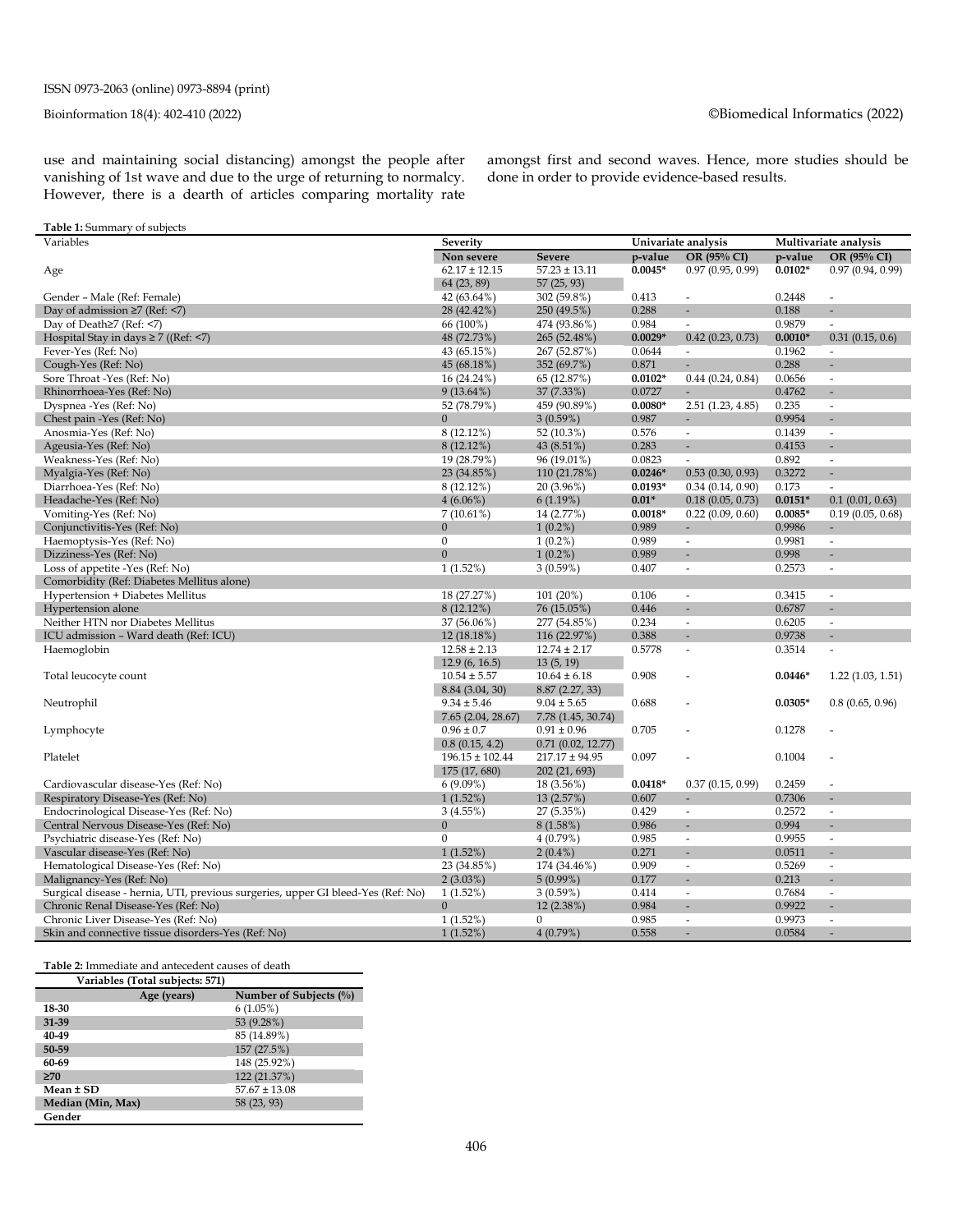#### ISSN 0973-2063 (online) 0973-8894 (print)

#### Bioinformation 18(4): 402-410 (2022) ©Biomedical Informatics (2022)

| Female                              | 227 (39.75%)     |  |  |  |  |  |
|-------------------------------------|------------------|--|--|--|--|--|
| Male                                | 344 (60.25%)     |  |  |  |  |  |
| Comorbidities                       |                  |  |  |  |  |  |
| Hypertension                        | 274 (47.99%)     |  |  |  |  |  |
| <b>Diabetes Mellitus</b>            | 225 (39.4%)      |  |  |  |  |  |
| Cardio-vascular disease             | 39 (6.83%)       |  |  |  |  |  |
| <b>Respiratory Disease</b>          | 14 (2.45%)       |  |  |  |  |  |
| <b>Chronic Liver Disease</b>        | 3(0.53%)         |  |  |  |  |  |
| <b>Chronic Renal Disease</b>        | 7(1.23%)         |  |  |  |  |  |
| Central Nervous System disease      | $12(2.1\%)$      |  |  |  |  |  |
| Obesity                             | 13 (2.28%)       |  |  |  |  |  |
| Malignancy                          | 6(1.05%)         |  |  |  |  |  |
| Skin and Connective tissue disease  | 5(0.88%)         |  |  |  |  |  |
| Severity at admission               |                  |  |  |  |  |  |
| Mild                                | 24 (4.2%)        |  |  |  |  |  |
| Moderate                            | 42 (7.36%)       |  |  |  |  |  |
| <b>Severe</b>                       | 505 (88.44%)     |  |  |  |  |  |
| <b>ICU</b> admission                |                  |  |  |  |  |  |
| <b>ICU</b> Admission                | 443 (77.58%)     |  |  |  |  |  |
| Ward admission                      | 128 (22.42%)     |  |  |  |  |  |
| Day of admission from symptom onset |                  |  |  |  |  |  |
| <7 days (early)                     | 286 (50.09%)     |  |  |  |  |  |
| ≥7 days (late)                      | 278 (48.69%)     |  |  |  |  |  |
| Mean ± SD                           | $6.95 \pm 3.88$  |  |  |  |  |  |
| Median (Min, Max)                   | 6(1, 29)         |  |  |  |  |  |
| Day of death from symptom onset     |                  |  |  |  |  |  |
| <7 days                             | 26 (4.55%)       |  |  |  |  |  |
| $\geq$ 7 days                       | 540 (94.57%)     |  |  |  |  |  |
| Mean ± SD                           | $14.44 \pm 5.99$ |  |  |  |  |  |
| Median (Min, Max)                   | 13.5(2, 39)      |  |  |  |  |  |
| Hospital stay (in days)             |                  |  |  |  |  |  |
| <7 days                             | 258 (45.18%)     |  |  |  |  |  |
| $\geq$ 7 days                       | 313 (54.82%)     |  |  |  |  |  |
| Mean ± SD                           | $8.13 \pm 4.57$  |  |  |  |  |  |
| Median (Min, Max)                   | 7(4, 33)         |  |  |  |  |  |

**Table 3:** Risk factors associated with development of severe infection in patients with COVID-19

| Immediate cause of death                                                | Number of Subjects (%) |
|-------------------------------------------------------------------------|------------------------|
| <b>Acute Respiratory Failure (ARF)</b>                                  | 410 (71.8%)            |
| <b>Acute Respiratory Acidosis</b>                                       | 15 (2.63%)             |
| Sudden Cardiac Death                                                    | 22(3.85%)              |
| Pulmonary Embolism (acute)                                              | $8(1.4\%)$             |
| Stroke (Icn hemorrhage, embolism, infarction, hypoxia induced seizures) | 3(0.53%)               |
| Pneumothorax, Barotrauma                                                | $1(0.18\%)$            |
| <b>Cardiogenic Shock</b>                                                | 21 (3.68%)             |
| <b>Septic Shock</b>                                                     | 11 (1.93%)             |
| Sepsis (without shock)                                                  | 46 (8.06%)             |
| Multi organ dysfunction syndrome (MODS)                                 | 13(2.28%)              |
| Mucor mycosis                                                           | $1(0.18\%)$            |
| Diabetic ketoacidosis / hyperglycemic hyperosmolar status               | 20(3.5%)               |
|                                                                         |                        |
| Antecedent cause of death                                               |                        |
| <b>Acute Respiratory Distress Syndrome</b>                              | 413 (72.33%)           |
| <b>Acute Myocardial Infarction</b>                                      | 26 (4.55%)             |
| <b>COVID 19 Pneumonia</b>                                               | 35 (6.13%)             |
| <b>Secondary Infections</b>                                             | 39 (6.83%)             |
| <b>Cardiac Dysrhythmias</b>                                             | 13 (2.28%)             |
| <b>COVID 19 Infection</b>                                               | 30 (5.25%)             |
| Malignancy (metastasis)                                                 | $\mathbf{0}$           |
| DVT - Venous Thromboembolism of lower extremities                       | 2(0.35%)               |
| Accelerated Hypertension / Secondary Hypertension                       | 9(1.58%)               |
| Congestive heart failure                                                | 1(0.18%)               |
| Hyperglycemia                                                           | 3(0.53%)               |

*Abbreviation: \* indicates statistical significance, OR – Odds Ratio, CI – Class interval.*

#### *Symptoms at time of admission:*

COVID-19 is difficult to identify since its symptoms are often mistaken with those of other chronic disorders. As a result, analysing and mining relationships between symptoms could aid in diagnosis. SARSCoV-2 can produce severe respiratory symptoms, such as fever and dry cough, similar to middle-east respiratory syndrome coronavirus (MERSCoV), which also causes similar respiratory infections. Some people experience digestive symptoms first, rather than respiratory symptoms, such as decreased appetite, lethargy, nausea, vomiting, and diarrhoea. Diarrhoea is a zoonotic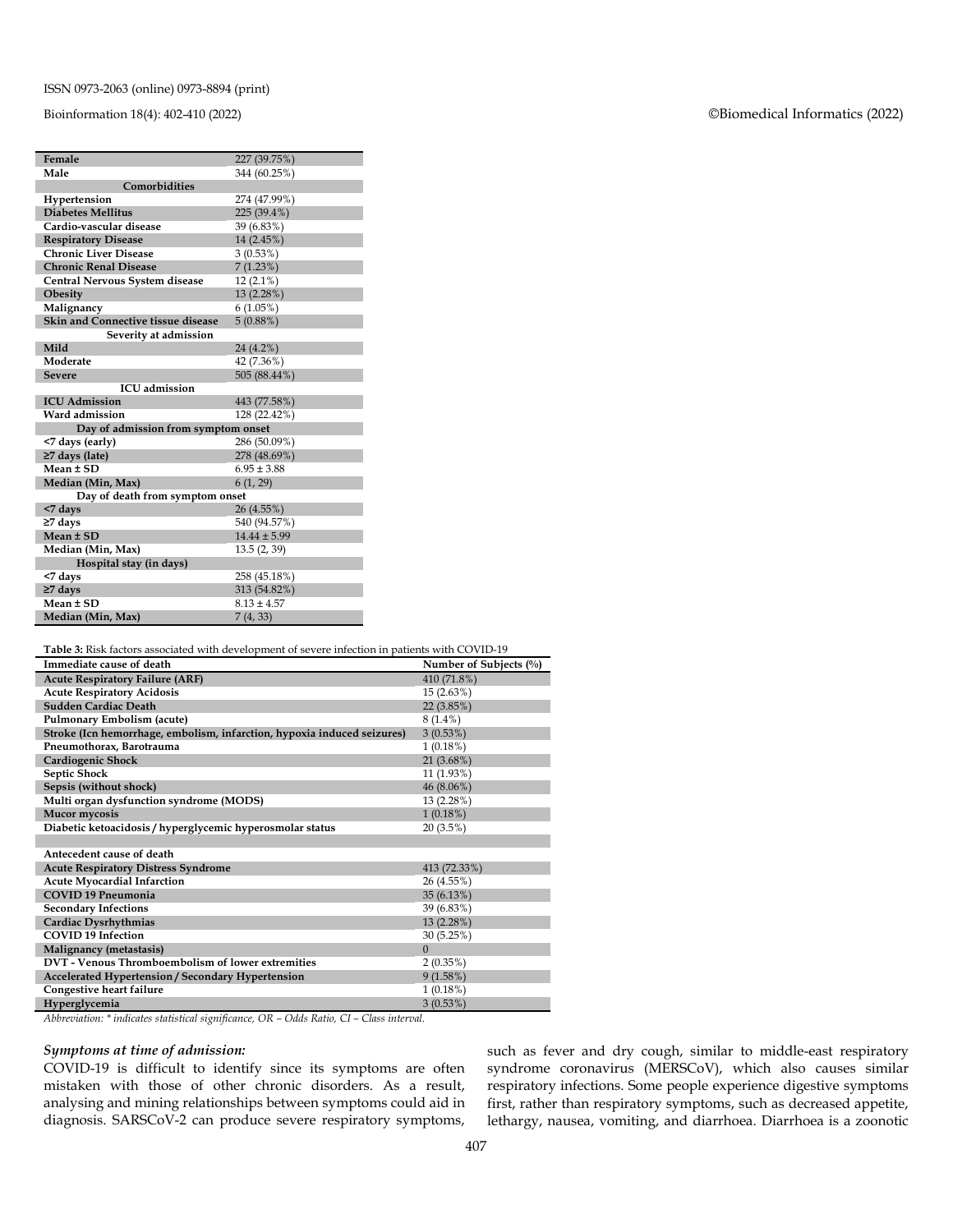symptom that 20% to 25% of MERSCoV or SARS-CoV affected people **[16].** Symptoms of the neurological system, such as headaches, and cardiovascular symptoms, such as palpitation and chest discomfort, were also common in many patients. All these symptoms were experienced by the subjects in this study. It was discovered that gender differences in symptoms were statistically significant, albeit of a smaller extent. In our study, fever, cough, and shortness of breath were more common in men than in women; however, all other symptoms were equally or more common in female patients. In a group of non-hospitalized COVID-19 patients in Poland, there were more variations in symptoms with lack of appetite (55% of women, 36 % of males) and loss of taste (53% women, 40 % men) **[17].**

#### *Comorbidities:*

After adjusting for confounders and comparing hypertensive patients to non-hypertensive patients, Gao and colleagues showed that hypertensive patients had a significantly higher risk of mortality from COVID-19. **[18]** However, they did not emphasise diabetes as a risk factor. Reviews on hypertension mentioned it as a major factor for clinical outcomes in patients with COVID-19. **[19]** In our study, hypertension and diabetes were marked as a major independent and combined risk factor for worst outcomes associated with COVID-19. Findings of our study also demonstrate that hypertension alone contributes to a small degree of risk for developing severe infections; but not leading to death nor development of acute respiratory failure. These findings were strong enough to withstand various sensitivity analyses and adjustments for other concomitant conditions. It's worth noting that hypertension's risk is amplified by its confounding impact on Diabetes Mellitus-Type 2. Furthermore, neither hypertension nor T2DM enhanced the risk of mortality once ARDS/respiratory failure was established. Significantly, hyperglycaemia during hospitalisation was the key driver of increased risk of all outcomes, more so than a history of T2DM, but elevated blood pressure was less contributory. Other comorbidities that were identified as risk factors for negative outcomes included advanced age, male sex, and history of other cardiovascular diseases, chronic kidney disease, and malignancies. Chronic lung illness was found to be a risk factor for severe infection development but not for mortality, ARDS, or respiratory failure.

Meta-analysis that included outcomes from 16 publications, identified hypertension, chronic kidney failure, type-2 diabetes, cardiovascular disease and obstructive pulmonary disease as significant factors associated with the development of serious illness, where patient might require ICU admission and mechanical ventilators. **[20]** However T2DM has a significant importance for the worst outcome like death. Since this was not a patient based meta-analysis, the study lacks to prove role of independent and dependent contribution of hypertension and T2DM. **[20]** Based on univariate analysis; a meta-analysis conducted by Tain *et al..* reported that T2DM alone as a risk factor of mortality due to COVID-19. However, this study did not mention the contribution of hypertension alone in severity of disease. **[11]** According to the present study, it was analysed that; type 2 diabetes mellitus alone is responsible for more serious illness than hypertension and/ both the comorbidities together and any other conditions. More specific studies are required to analyse the severe outcome of disease associated with comorbidities.

#### *Haematological findings:*

The outcome of the current study suggests haematological abnormalities especially anaemia having a significant association with COVID-19 and mortality. It has been documented those respiratory diseases combined with anaemia have significant effect on outcomes and increases mortality **[21].** In community acquired pneumonia, anaemia is predominant amongst the patients with nearly 7 to 12% **[22].** In the study by Zhou *et al.* **[3]** frequency of anaemia was recorded around 15% of 199 patients. Similarly, in cohort study of 267 subjects with COVID-19, 16% of patients had anaemia at the time of admission, whereas increase in incidence to 53% was seen during hospitalization **[22].** In our study, the prevalence of anaemia was reported 34.6%, which is much higher than reported in the study by Zhou *et al..* **[3].** Due to a paucity of research on anaemia in COVID-19 patients; the true prevalence of anaemia in COVID-19 patients is unknown. According to results of multivariate analysis, there is significant increase in total leucocyte counts (10.64  $\pm$  6.18; 8.87) in patients with severe infection versus non-severe (10.54 ± 5.57) leading to death. A multi centre retrospective study in China found that leukocytosis on admission of COVID-19 patients was linked to a higher probability of mortality in the hospital **[23].** Non-survivors were also substantially more likely than survivors (P0.001) to have leukocytosis, according to Zhou *et al.* **[24].**

Findings of current study indicate no significant difference in lymphocyte and platelet counts amongst the severe and non-severe cases. Yang *et al.* **[25]** showed that there is an insignificant difference in lymphocytes between severe and non-severe patients and it is said that lymphopenia is not specific for COVID patients, but also prominent in elderly. Several studies suggest lymphopenia as a major contributor amongst the fatality related to COVID-19 **[26-29].** Lymphocyte count is indicated as a major prognostic tool to measure severity of infection in patients with COVID-19 **[30].** Data shows that the deceased were mainly of age group (50-59 years) hence, age could not be the contributor in severity of disease. However, the extent of lymphopenia and its progression among COVID-19 patients may be determined by the patients' age and clinical condition **[29].**

In the majority of studies, increased neutrophil count was a prominent finding **[26, 28, 29].** In the study conducted in Singapore on 138 hospitalised patients resulted in an increase of neutrophil count amongst the patients admitted to ICU (11.6×109/L vs 3.5×109/L) **[28].** Similarly, in this study neutrophil count was marked higher in severe infection patients (7.78) than non- severe patients (7.65) respectively. Qin *et al.* **[31]** and Gong *et al.* **[32]** observed significantly higher neutrophil counts in severe than nonsevere patients (P<0.001), and it was also shown in a study by Li *et al.* among non-survivors compared to survivors. **[33]** Another research on 82 dead COVID-19 patients by Zhang *et al.* found that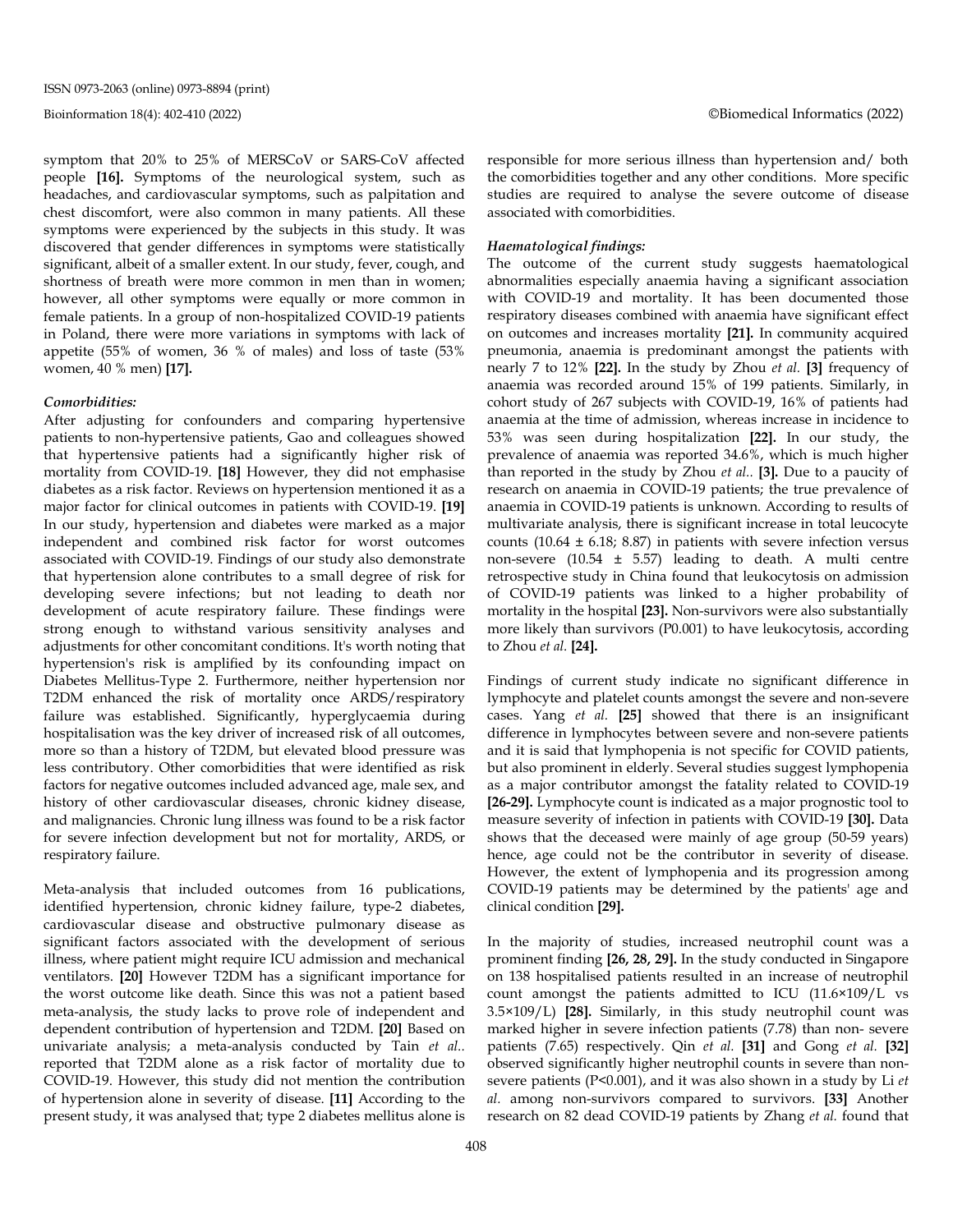ISSN 0973-2063 (online) 0973-8894 (print)

74.3 percent of them had neutrophilia on admission, which rose to 100% in the 24 hours before death. **[10]** The cytokine storm that characterises COVID-19 sickness could be linked to the occurrence of neutrophilia. However, because neutrophilia can be caused by bacterial co-infections and the medication used to treat the condition like corticosteroids, cautious interpretation is essential. Despite the fact that the predictive capacities of haematological parameters for COVID-19 patients vary between studies, the need to include these data for early identification of high-risk patients requiring intensive care should be mandatory.

#### **Strength and limitations:**

This is amongst a very few studies done on causes of mortality amongst the patients who died due to COVID-19. Hence, this helps to provide an insight of comorbidities and clinical outcomes responsible for mortality; which indeed is the strength of this study. However, this study has limitations where in; this is a single centre study hence, generalising the findings can be challenging. Also, we have measured comorbidities associated with death due to COVID-19 and have not emphasised much on pathological findings.

#### **Conclusion:**

In this observational study, most cases of COVID-19 deaths were males over 50 years of age with different comorbidities such as, diabetes, hypertension, cardiovascular and respiratory diseases. Comorbidities are indeed risk factors that increase chances of developing ARDS leading to worst outcomes. Haematological abnormality such as anaemia was also prevalent and was independently associated with mortality amongst the patients. Moreover, the patients with comorbidities and haematological abnormalities are at a higher risk of developing severe infection such as, ARDS and death due to COVID-19. Hence, recording of comorbidities and changing haemoglobin levels throughout hospitalisation may help as a guideline to develop risk stratification and management of patients with COVID-19 to reduce overall mortality.

#### **Acknowledgement:**

We thank Dr. Vini Mehta and Dr. Priyanka Porwal, **STAT SENSE** for helping with statistical analysis and for critical suggestions with the drafting of the manuscript.

#### **Funding:** None

#### **Conflict of interest**: None

#### **Author contributions:**

BY Keerthi helped in the conception, design, data acquisition and interpretation, drafted and critically revised the manuscript. K Saritha helped in the design, data acquisition and interpretation drafted and critically revised the manuscript. Chirali Shah helped in the design, data acquisition and interpretation, performed statistical analyses, drafted and critically revised the manuscript. Vimala Thomas helped in the design, and critically revised the manuscript. Vikram Cheryala helped in the design, and critically revised the manuscript. All authors gave their final approval and agree to be accountable for all aspects of the work.

#### **References:**

- **[1]** Zhu N *et al. N Engl J Med*. 2020 **382**(8)**:** 727. [PMID: 31978945]
- **[2]** Kushwaha S *et al. Clin Epidemiol Glob Health*. 2021 **11:** 100788. [PMID: 34079918]
- **[3]** Zhou F *et al. Lancet*. 2020 **395:**1054. [PMID: 32171076]
- **[4]** https://www.cgdev.org/
- **[5]** Clift AK *et al. BMJ*. 2020 **371:**m3731. [PMID: 33082154]
- **[6]** Gupta A *et al. Nat Med*. 2020 **26:**1017. [PMID: 32651579]
- **[7]** https://www.icmr.gov.in/
- **[8]** https://www.who.int/
- **[9]** Priyanka Pulla. *BMJ*. 2020 **370**:m2859. [PMID: 32680851]
- **[10]** Zhang B *et al. PloS one*. 2020 **15:** e0235458. [PMID: 32645044]
- **[11]** Tian W *et al. J Med Virol*. 2020 **92:**1875. [PMID: 32441789]
- **[12]** Goldstein JR & Lee RD**,** *PNAS* 2020 **117:**22035. [PMID: 32820077]
- **[13]** https**:**//www.scienceopen.com/document?vid=157b62e 5-8d1b-478f-b7eb-c56c9ccb3442
- **[14]** Jain AC *et al. Indian J Crit Care Med*. 2020 **24:**1174. [PMID: 33446968]
- **[15]** Iftimie S *et al. PloS One*. 2021 **16:**e0248029. [PMID: 33788866]
- **[16]** Assiri A *et al. Lancet Infect Dis*. 2013 **13:**752. [PMID: 23891402]
- **[17]** Sierpinski R *et al. Pol Arch Intern Med*. 2020 **130:**501. [PMID: 32491298]
- **[18]** Cheng X *et al. Aging* 2020 **12:**23436. [PMID: 33197882]
- **[19]** Apicella M *et al. Lancet Diabetes Endocrinol*. 2020 **8:**782. [PMID: 32687793]
- **[20]** Xu Z *et al. Lancet Respir Med*. 2020 **8:** 420. [PMID: 32085846]
- **[21]** Zhang J-j *et al. Allergy* 2020 **75:**1730. [PMID**:** 32077115]
- **[22]** Choi KW *et al. Ann Intern Med*. 2003 **139:**715. [PMID: 14597455]
- **[23]** Xu PP *et al. Theranostics*. 2020 **10:**6372. [PMID: 32483458]
- **[24]** Zhou P *et al. Nature*. 2020 **579:**270. [PMID: 32015507]
- **[25]** Yang X *et al. Lancet Respir Med*. 2020 **8:**475. [PMID: 32105632]
- **[26]** Guan WJ *et al. N Engl J Med*. 2020 **382:**1708. [PMID: 32109013]
- **[27]** Huang C *et al. Lancet*. 2020 **395:**497. [PMID: 31986264]
- **[28]** Wang D *et al. JAMA*. 2020 **323:**1061. [PMID: 32031570]
- **[29]** Słomka A *et al*. *Pathogens* 2020 **9:**493. [PMID**:** 32575786]
- **[30]** Terpos E *et al. Am J Hematol*. 2020 **95:**834. [PMID: 32282949]
- **[31]** Qin C *et al. Clin Infect Dis*. 2020 **71:**762. [PMID: 32161940]
- **[32]** Gong J *et al. Clin Infect Dis*. 2020 **71:** 833. [PMID: 32296824]
- **[33]** Li Q *et al. Leukemia*. 2020 **34:**2163. [PMID: 32528042]